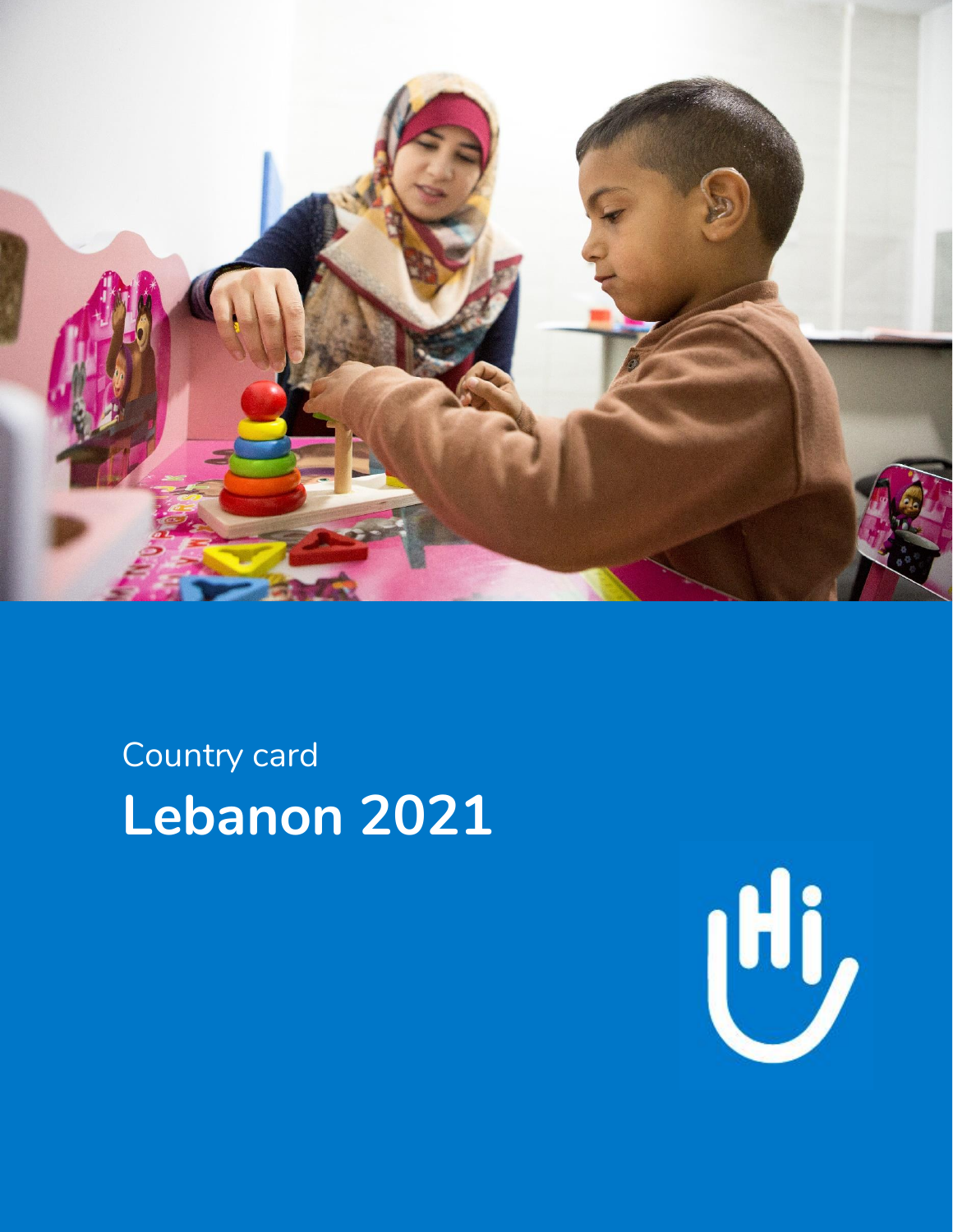## **HI Team and intervention areas**

**HI has 82 staff members in Lebanon.** 

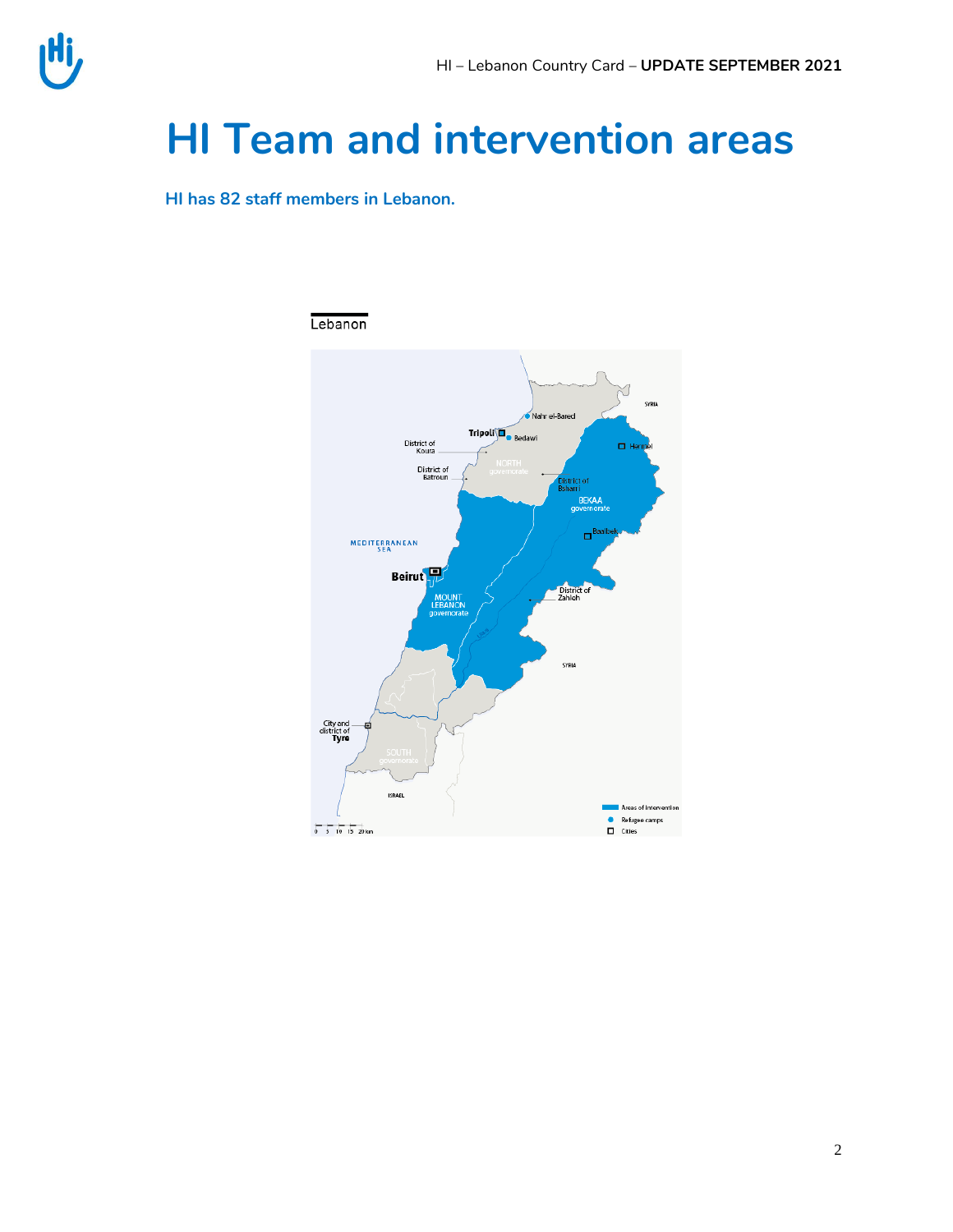## **General data of the country**

#### **a. General Data**

| <b>Country</b>                                                       | Lebanon   | <b>Neighboring</b><br>country (Jordan) | <b>France</b> |
|----------------------------------------------------------------------|-----------|----------------------------------------|---------------|
| <b>Population</b>                                                    | 6825442   | 10 203 140                             | 65 448 851    |
| <b>IHDI</b>                                                          | 0.74      | 0.73                                   | 0.9           |
| <b>Gender-related</b><br><b>Development Index</b>                    | 0.892     | 0.875                                  | 0.987         |
| <b>Maternal mortality</b>                                            | 29        | 46                                     | 8             |
| GINI Index, 2011                                                     | 31.8      | 33.7                                   | 31.6          |
| <b>Population within</b><br><b>UNHCR</b> mandate                     | 969 641   | 769 260                                | 458919        |
| <b>INFORM</b> index                                                  | 5         | 4.4                                    | 2.2           |
| <b>Fragile State Index</b>                                           | 89        | 75.43                                  | 30.48         |
| <b>Public social</b><br>protection                                   | 2.1       | 8.9                                    | 32.6          |
| <b>Net official</b><br>development<br>assistance received<br>(M USD) | 1 3 0 5.5 | 3 941.7                                | N/A           |

#### **b. Humanitarian law instruments ratified by the country**

| <b>Humanitarian law instruments</b>                                | <b>Status</b>              |
|--------------------------------------------------------------------|----------------------------|
| Mine Ban Treaty                                                    | Not signed                 |
| <b>Convention on Cluster Munitions</b>                             | <b>Ratified 05/11/2010</b> |
| UN Convention on the Rights of Persons with<br><b>Disabilities</b> | Signed 14/06/2007          |

#### **c. Geopolitical analysis**

Lebanon is a multi-cultural, multi-religious country with 18 state-recognized religious groups: 4 Muslim, 12 Christian, 1 Druze, and 1 Jewish. The official language is Arabic, but many Lebanese speak French or English.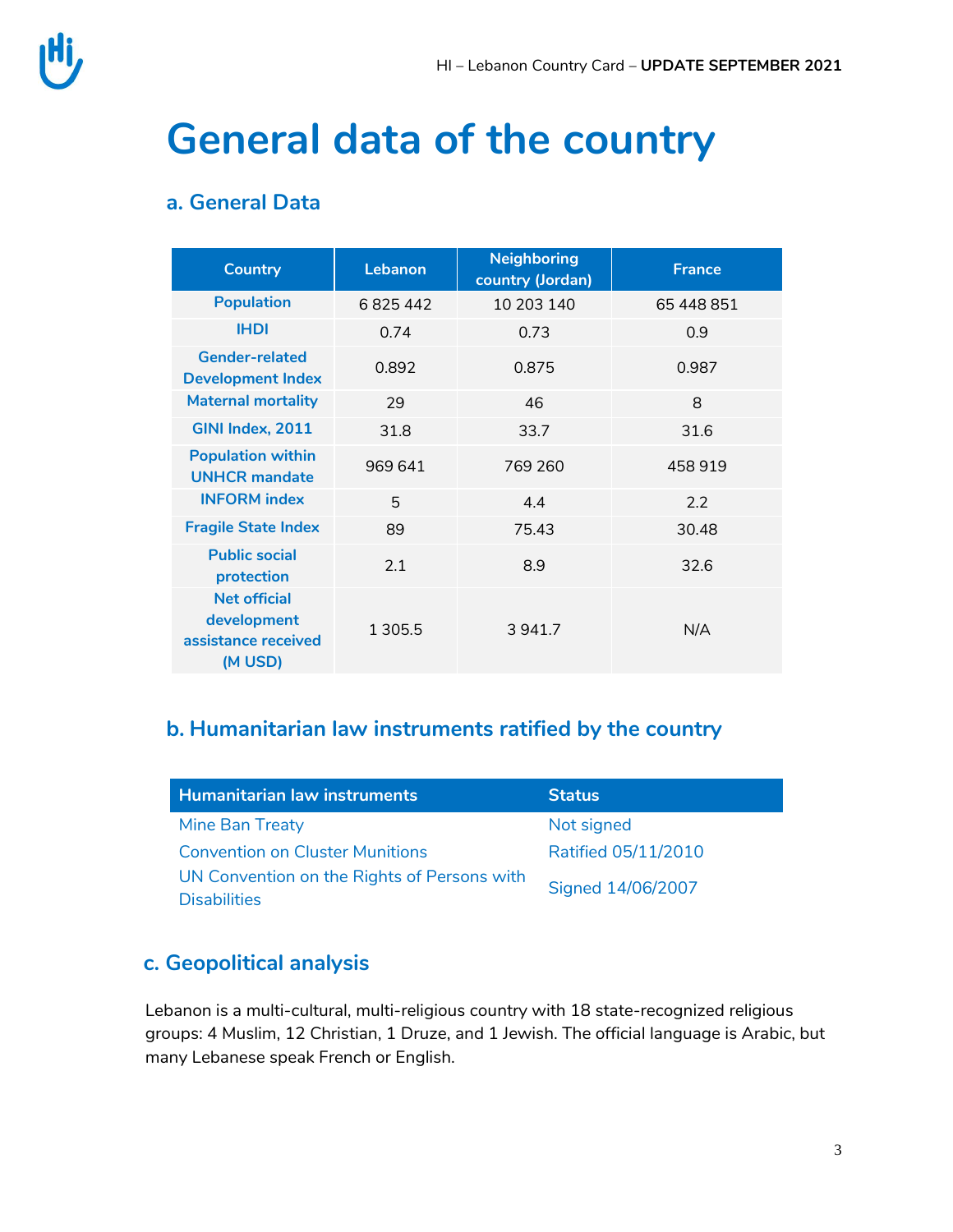l

Lebanon hosts 1 million Syrian refugees  $\frac{1}{4}$  of the total population) as it already manages multiple challenges around acute inequality and the presence of around 208,800 Palestine refugees who live in extreme vulnerability in 11 camps around the country.

Lebanon faced a sharp deterioration of economic difficulties mixed with a political crisis and nourishing virulent social demands in 2019. The mid-March shutdown in response to the COVID-19 emergency turned the economic disaster into catastrophe for most of the Lebanese. The fiscal upheaval pushed the Lebanese economy into a downward spiral toward recession, soaring inflation, mass unemployment, shortages of imported goods and state insolvency. The economic pressure generated more unrest in the streets and threatened complete economic collapse. Depositors in Lebanese banks have been denied their savings. Bank withdrawal or credit card payments were priced at the official rate of 1,507 Lebanese pounds to the dollar, which was worth an average of 15,600 to 20,000 in the parallel market. Billions were transferred abroad by the political and business elite before the crisis took hold.

At the end of 2020, 19 per cent of Lebanese nationals reported the loss of their main sources of income. Assessments indicate unemployment among migrants was up to 50 per cent, with significant job losses in final quarter of 2020.

# **Summary of HI presence in the country**

HI's work in Lebanon aims at increasing the inclusion of people with disabilities and vulnerable people $^{\text{1}}$  in community life, both physically (for instance, by providing access to education and health services and infrastructure etc.) and in terms of professional, cultural and social inclusion. The organisation also undertakes mine clearance work in the north of the country to protect the local population from the numerous explosive remnants of war from the 15-year civil war which ended in 1990. The Organization also provided emergency assistance in the crisis situations that have rocked the country and region, working as well with other actors and UN agencies in making sure any emergency response is inclusive and mindful of persons with disabilities. In 2018, following the continuum / merging process, HI in Lebanon has progressively readjusted its mandate to be able to cover the full mandate: Mental Health, Inclusive Education, Mine Action including Risk Education and Protection... Finally, facing the current crises HI has progressively moved into elaborating a strategy aiming at been able to respond to the deterioration of living conditions within the Health, Education, Basic needs sectors.

 $<sup>1</sup>$  People whose independence, dignity or physical or mental integrity is at risk. Vulnerability may be caused by age,</sup> illness, infirmity, a physical or mental impairment, or pregnancy.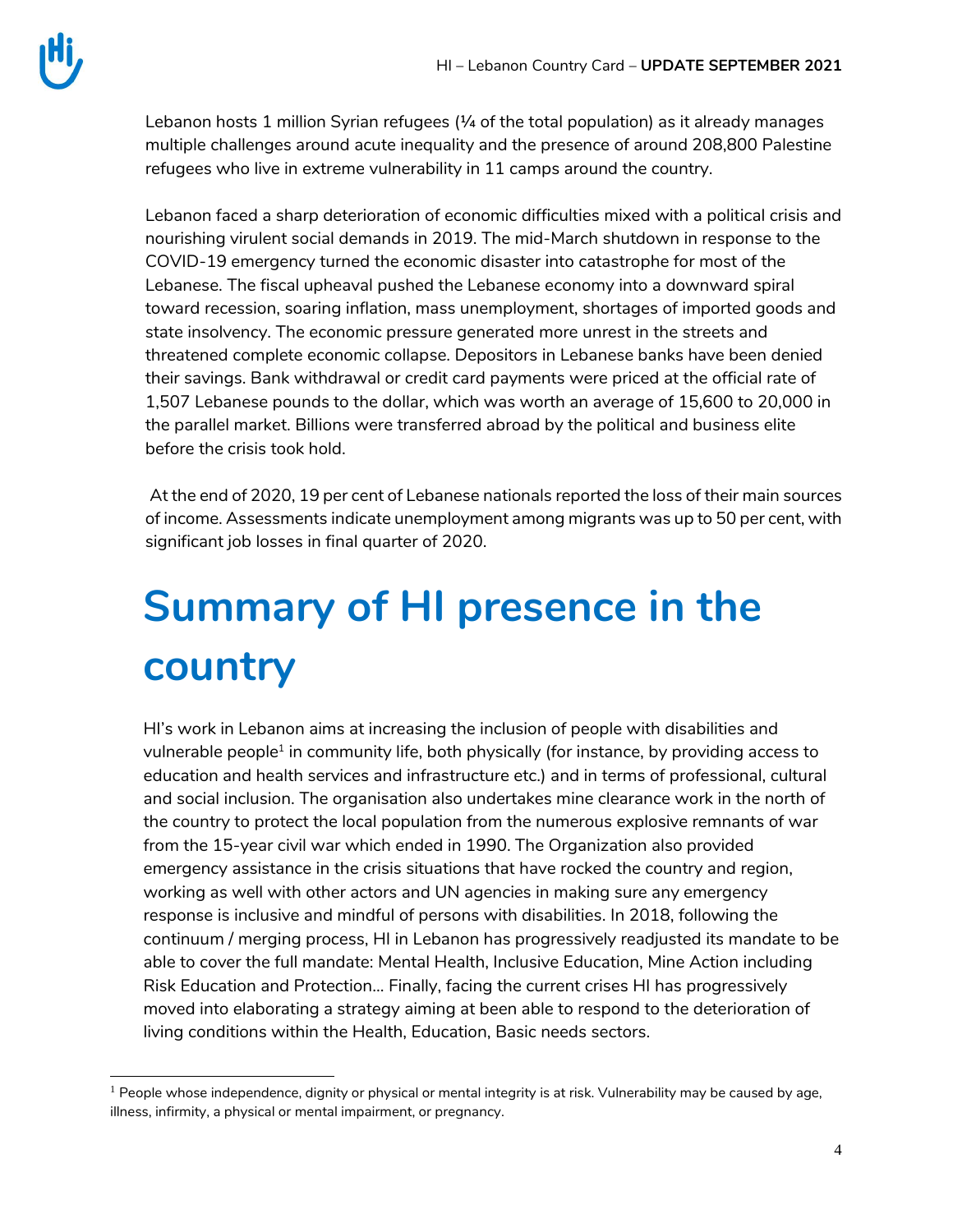## **Overview on ongoing projects**

#### Sectors where HI conducts projects and focus on beneficiaries and operational partnerships

| <b>Project title and</b><br>main sector(s)<br>of intervention | Objective of project  Main activities<br>in the sector |                             | <b>Beneficiaries</b> | <b>Final beneficiaries</b>    | <b>Partners</b> | <b>Location</b> | <b>Dates of</b><br>beginning<br>and end of<br>the project<br>and donors<br>funding it |
|---------------------------------------------------------------|--------------------------------------------------------|-----------------------------|----------------------|-------------------------------|-----------------|-----------------|---------------------------------------------------------------------------------------|
| Protection                                                    | Clearance of mines                                     | Clearance of more than      | Direct benefit:      | Population of the 11 villages | Lebanese        | Province of     | <b>WRA</b>                                                                            |
|                                                               | and other Explosive                                    | 30 minefields               | 172000 people        | identified from Jbeil and     | Mine Action     | Northern        | 07/2018                                                                               |
| Landmine/Explo                                                | Remnants of War                                        | representing around 250     | indirect: 217 000    | Batroun, Bcharre and Koura    | Centre          | Lebanon         | 12/2021                                                                               |
| sive remnants                                                 | (ERW).                                                 | 000 square meters           |                      | districts                     | (LMAC)          | (districts of   |                                                                                       |
|                                                               |                                                        |                             | More than 140        | 32,530 habitants              |                 | Batroun,        |                                                                                       |
| Clearance                                                     |                                                        | Deployment of 4 manual      | 000 m2 field         | 13 landlords                  |                 | Becharre and    |                                                                                       |
| Operations                                                    |                                                        | mine teams                  | released from        |                               |                 | Koura)          |                                                                                       |
|                                                               |                                                        |                             | mines in 2018        |                               |                 |                 |                                                                                       |
| Protection                                                    | Reducing risks posed                                   | Safe identification and     | Males & Females,     | 10,000 beneficiaries receive  | North Begaa     | Arsal and Al    | CDCS <sub>3</sub>                                                                     |
| Mental Health                                                 | by explosive                                           | referral mechanism is in    | Adults &             | (4000 adults and 6000         |                 | Qaa             | $10/2020 -$                                                                           |
|                                                               | ordnance, COVID-19                                     | place:                      | Children, persons    | children)                     |                 |                 | 11/2021                                                                               |
| Reducing risks                                                | and psychosocial                                       | Population at risk has      | with disabilities    | 12 active Humanitarian        |                 |                 |                                                                                       |
| posed by                                                      | distress                                               | access to information and   | and other            | Actors receiving explosive    |                 |                 |                                                                                       |
| explosive                                                     |                                                        | is aware of safe behavior   | Vulnerable           | ordnances sessions.           |                 |                 |                                                                                       |
| ordnance,                                                     |                                                        | according to the existing   | Individuals,         | 500 vulnerable families       |                 |                 |                                                                                       |
| Covid-19 and                                                  |                                                        | <b>Explosive Ordnances'</b> | <b>Quarry Stone</b>  | receive protection kits,      |                 |                 |                                                                                       |
| psychosocial                                                  |                                                        | risks:                      | Workers,             | awareness messages            |                 |                 |                                                                                       |
| distress in North                                             |                                                        | Population at risk has      | Farmers.             | related to safe use of kits   |                 |                 |                                                                                       |
| Beqaa                                                         |                                                        | access to information and   | Shepherds and        | and prevention measures       |                 |                 |                                                                                       |
|                                                               |                                                        | is aware of safe behaviour  | Humanitarian         | from Covid-19.                |                 |                 |                                                                                       |
|                                                               |                                                        | according to COVID-19       | Actors, in both      |                               |                 |                 |                                                                                       |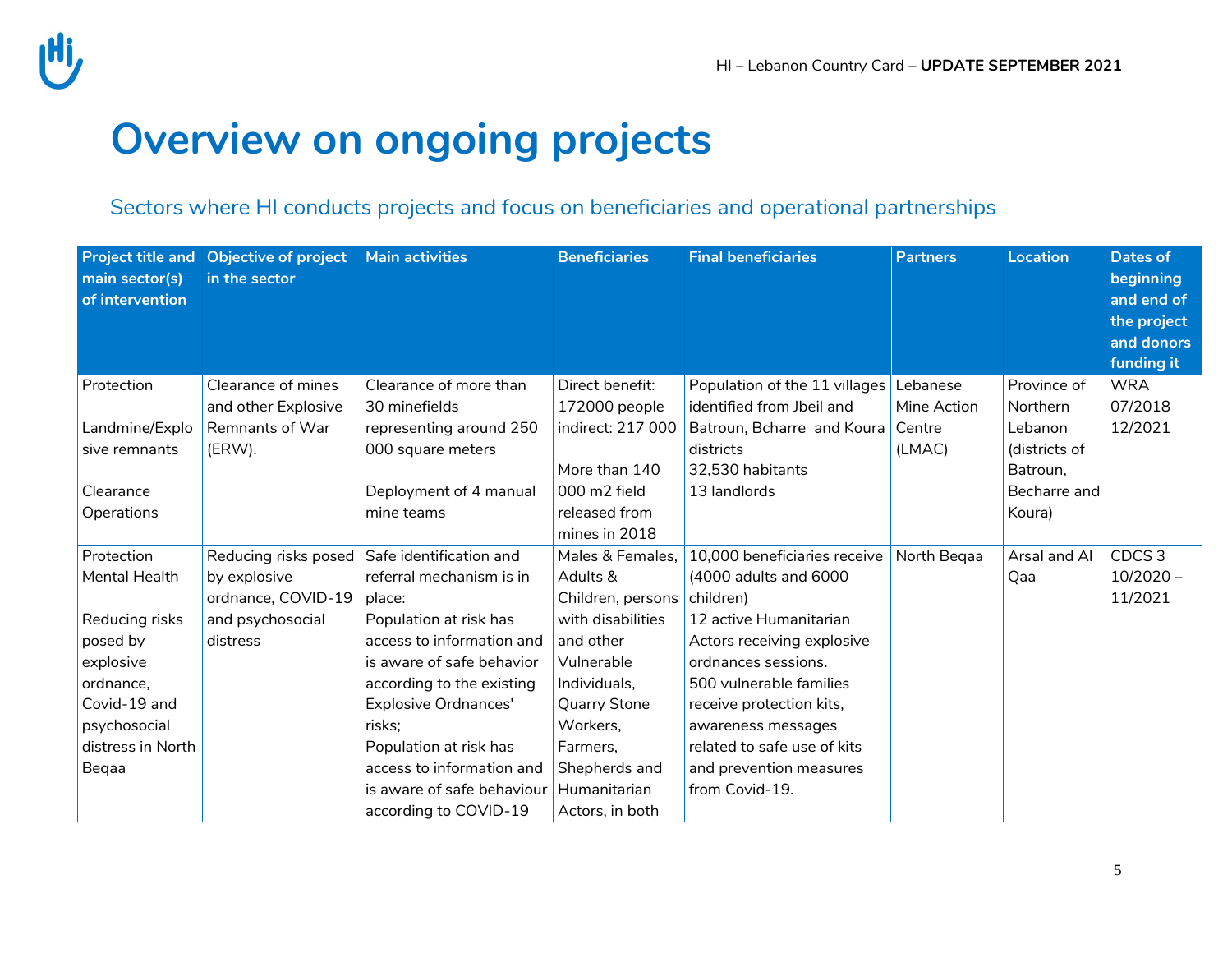|                                                                         |                                                                             | Identified population                                                                                                                                                                                                                                                                      | local and                                                                                                                              | 6 HI staff trained on safe                                                                                                                                                                                                                          |                                                                                                       |                                                 |                                  |
|-------------------------------------------------------------------------|-----------------------------------------------------------------------------|--------------------------------------------------------------------------------------------------------------------------------------------------------------------------------------------------------------------------------------------------------------------------------------------|----------------------------------------------------------------------------------------------------------------------------------------|-----------------------------------------------------------------------------------------------------------------------------------------------------------------------------------------------------------------------------------------------------|-------------------------------------------------------------------------------------------------------|-------------------------------------------------|----------------------------------|
|                                                                         |                                                                             | receives adequate mental                                                                                                                                                                                                                                                                   | refugees'                                                                                                                              | identification and referral                                                                                                                                                                                                                         |                                                                                                       |                                                 |                                  |
|                                                                         |                                                                             | health services.                                                                                                                                                                                                                                                                           | communities                                                                                                                            |                                                                                                                                                                                                                                                     |                                                                                                       |                                                 |                                  |
| Mental Health<br><b>AFD</b><br><b>Touching Minds</b><br>Raising Dignity | To improve the living<br>conditions of<br>disabled and<br>vulnerable people | Support 3 local partners<br>to provide<br>multidisciplinary, users<br>centered and community<br>based mental health<br>services;<br>Support the national<br>mental health program to<br>the development/revision<br>of mental health policies<br>and/or national strategic                 | Local partners'<br>technical staff,<br>MH stakeholders<br>team, children<br>with mental<br>health problems<br>and their<br>caregivers. | 50 organisations involved in<br>mental health<br>3 partners centres<br>10 multidisciplinary service<br>providers centres<br>75 staff<br>15 users groups<br>80 children and their<br>parents<br>1200 children at risk of<br>developing mental health | MOUSAWAT<br>partner in Bar<br>Elias, Marj-<br>central Bekaa<br>New Arsal in<br>Arsal - North<br>Bekaa | Region of<br>Bekaa: Bar<br>Elais,<br>Marj&Arsal | <b>AFD</b><br>01/2018<br>12/2021 |
|                                                                         |                                                                             | plans;<br>Support to local<br>mainstream service<br>providers to increase their<br>inclusiveness and to be<br>involved with in a<br>structured referral<br>systems with partners.<br>To increase awareness on<br>mental health;<br>Support the<br>creation/development of<br>users groups. |                                                                                                                                        | problems.                                                                                                                                                                                                                                           |                                                                                                       |                                                 |                                  |
| Inclusion                                                               | Aiming to improve                                                           | Reinforce existing referral                                                                                                                                                                                                                                                                | children with                                                                                                                          | 100 children receiving                                                                                                                                                                                                                              | Mousawat                                                                                              | Beirut;                                         | <b>UNICEF</b>                    |
| Education                                                               | equitable access to                                                         | network (Education,                                                                                                                                                                                                                                                                        | moderate and                                                                                                                           | specialized education and                                                                                                                                                                                                                           | Partner Beirut                                                                                        | Baadba and                                      | 06/2021                          |
|                                                                         | quality, relevant, and                                                      | Health, rehabilitation);                                                                                                                                                                                                                                                                   | severe                                                                                                                                 | rehabilitation.                                                                                                                                                                                                                                     | and Bekaa                                                                                             | mount                                           | 05/2022                          |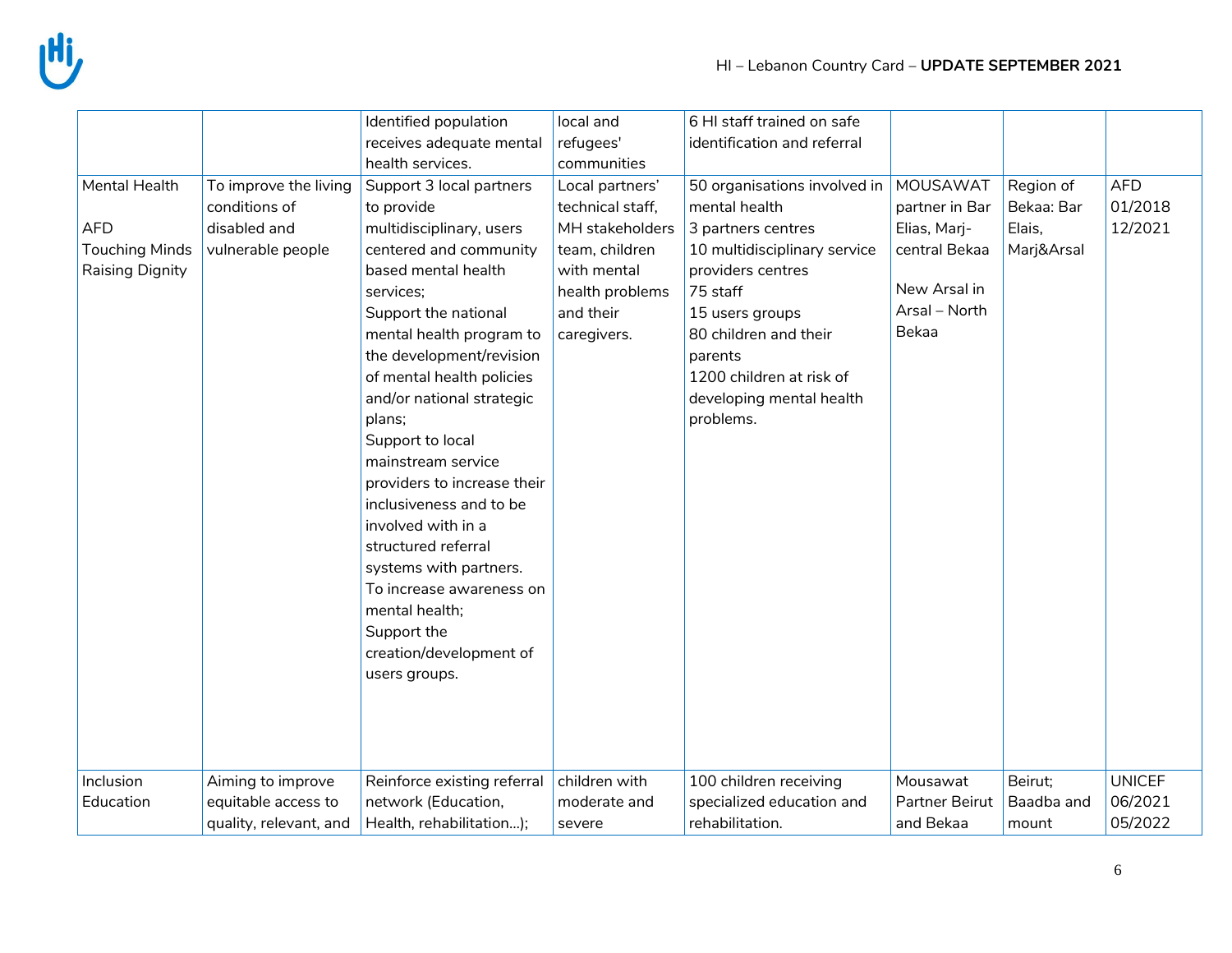| Specialized<br>services and<br>Inclusion of<br>Syrian Refugee<br>Children with<br>Severe and<br>Moderate<br>Disabilities in<br>Akkar, North<br>Balbeck, and<br>Central Bekaa | inclusive learning and Provision of<br>early development to<br>the most<br>disadvantaged<br>Syrian refugee girls<br>and boys between<br>03-16 years of age.                                                                                                                                                                                                                                                                           | comprehensive<br>specialized rehabilitation<br>services;<br>Mobilize parents and<br>caregivers to engage in<br>the Individual Action Plan<br>rehabilitation process;<br>Improve the technical<br>capacity of Multi-<br>Disciplinary teams to                                                                                                                                                                                                                            | disabilities aged<br>below 16 years<br>old/                                                                                                                                                                                                                                                                                               | 30 children receive<br>comprehensive<br>rehabilitation services and<br>inclusive education.<br>16 self-help group<br>members.<br>216 men, women and<br>children reached with C4D<br>priority child rights<br>messages (HPM)          | Rayon<br>D'espoir (Ray<br>of hope)<br><b>LSBD</b><br>Lebanese<br>Society for<br><b>Blind and Deaf</b>                                                         | Lebanon<br>Bekaa; Marj<br>and Maalaka                                                                                                                                                                                                         |                                  |
|------------------------------------------------------------------------------------------------------------------------------------------------------------------------------|---------------------------------------------------------------------------------------------------------------------------------------------------------------------------------------------------------------------------------------------------------------------------------------------------------------------------------------------------------------------------------------------------------------------------------------|-------------------------------------------------------------------------------------------------------------------------------------------------------------------------------------------------------------------------------------------------------------------------------------------------------------------------------------------------------------------------------------------------------------------------------------------------------------------------|-------------------------------------------------------------------------------------------------------------------------------------------------------------------------------------------------------------------------------------------------------------------------------------------------------------------------------------------|--------------------------------------------------------------------------------------------------------------------------------------------------------------------------------------------------------------------------------------|---------------------------------------------------------------------------------------------------------------------------------------------------------------|-----------------------------------------------------------------------------------------------------------------------------------------------------------------------------------------------------------------------------------------------|----------------------------------|
|                                                                                                                                                                              |                                                                                                                                                                                                                                                                                                                                                                                                                                       | apply User Centered<br>Approach (UCA)                                                                                                                                                                                                                                                                                                                                                                                                                                   |                                                                                                                                                                                                                                                                                                                                           |                                                                                                                                                                                                                                      |                                                                                                                                                               |                                                                                                                                                                                                                                               |                                  |
| Inclusion<br>AFD-Sawa<br>Improving the<br>Mental<br>Health and Well<br>being<br>of People Living<br>In<br>Lebanon                                                            | Support partners to<br>include disability in<br>their programs to<br>identify current<br>barriers to the<br>inclusion of people<br>with disability, to<br>improve knowledge<br>on disability and<br>inclusion, to change<br>perceptions and<br>attitudes about<br>disability, to build<br>skills that can<br>support adoption of<br>inclusive practices to<br>enable the<br>participation of<br>persons with<br>disabilities, to make | Support Assessment of<br>an organization level of<br>inclusion of people with<br>disability (assessment<br>types: Desk Review, Key<br>Informant Interview (KII),<br>KAP Survey and Non-<br>Technical accessibility<br>assessment NTAA);<br>Provide Information to<br>target staff<br>Provide Awareness to<br>target staff;<br>Provide Training to target<br>staff;<br>Provide Advocacy with<br>key staff of the<br>organization and its<br>stakeholders at field level; | Desk review for<br>documents<br>shared by each<br>organization (no<br>exact # of<br>documents/polici<br>es/charter/etc)<br>KII with staff<br>from each<br>organization and<br>from different<br>managerial level<br>(no exact $#$ )<br>KAP online<br>survey (staff<br>from each<br>organization and<br>from different<br>managerial level | Training and capacity<br>building for Organization<br>staff<br>(from all managerial levels).<br>AFD SAWA: Number of<br>staff trained on inclusive<br>services Target: 28 (10<br>management staff, 18<br>frontline staff)<br>Dutch:16 | AFD Sawa<br>consortium<br>made of:<br>Médecins du<br>monde<br>Amel<br>association<br>and Skoun<br>organization.<br>Dutch project<br>with Save the<br>Children | MdM/Skoun<br>for centers<br>located at<br><b>Baalback</b><br>governorates<br>and Beirut<br>Amel primary<br>health care<br>center<br>located at al<br>Ein Baalback<br>governorate.<br>Save the<br>Children at<br><b>Beirut</b><br>governorates | <b>AFD</b><br>01/2019<br>09/2021 |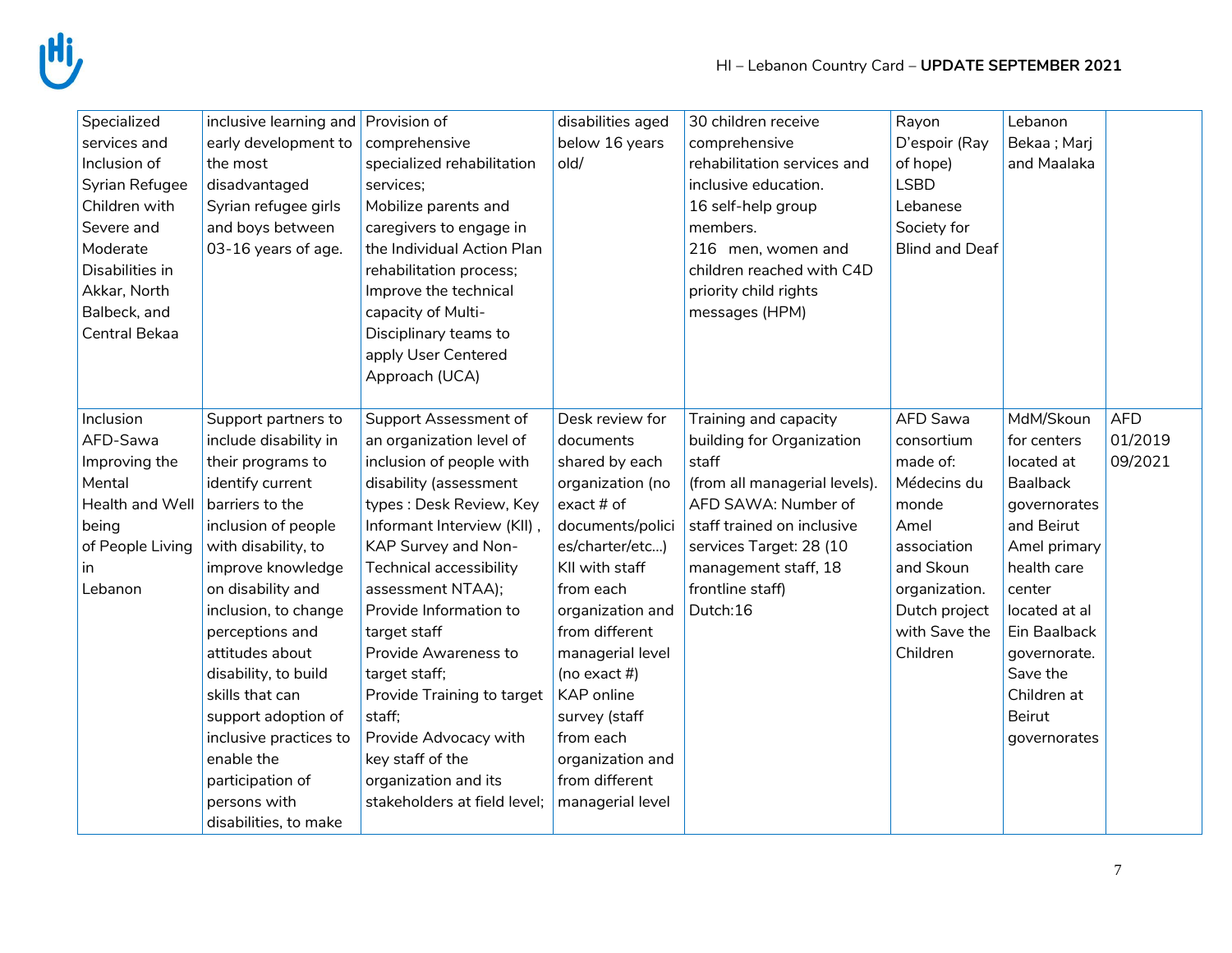| the decision-making | Provide Coaching to key    | can participate   |  |  |
|---------------------|----------------------------|-------------------|--|--|
| processes more      | staff                      | (no exact #)      |  |  |
| inclusive           |                            | NTAA for          |  |  |
|                     | Under Dutch Covid-19       | dedicated         |  |  |
|                     | response.                  | centres under the |  |  |
|                     | Inclusion project will     | proposal          |  |  |
|                     | provide Assistive devices  |                   |  |  |
|                     | for referred beneficiaries |                   |  |  |
|                     | from Save the Children     |                   |  |  |
|                     | and create Self-help       |                   |  |  |
|                     | Group to be empowered      |                   |  |  |
|                     | in term of inclusion       |                   |  |  |
|                     | disability status ensuring |                   |  |  |
|                     | the equal participation in |                   |  |  |
|                     | life.                      |                   |  |  |
|                     |                            |                   |  |  |
|                     |                            |                   |  |  |